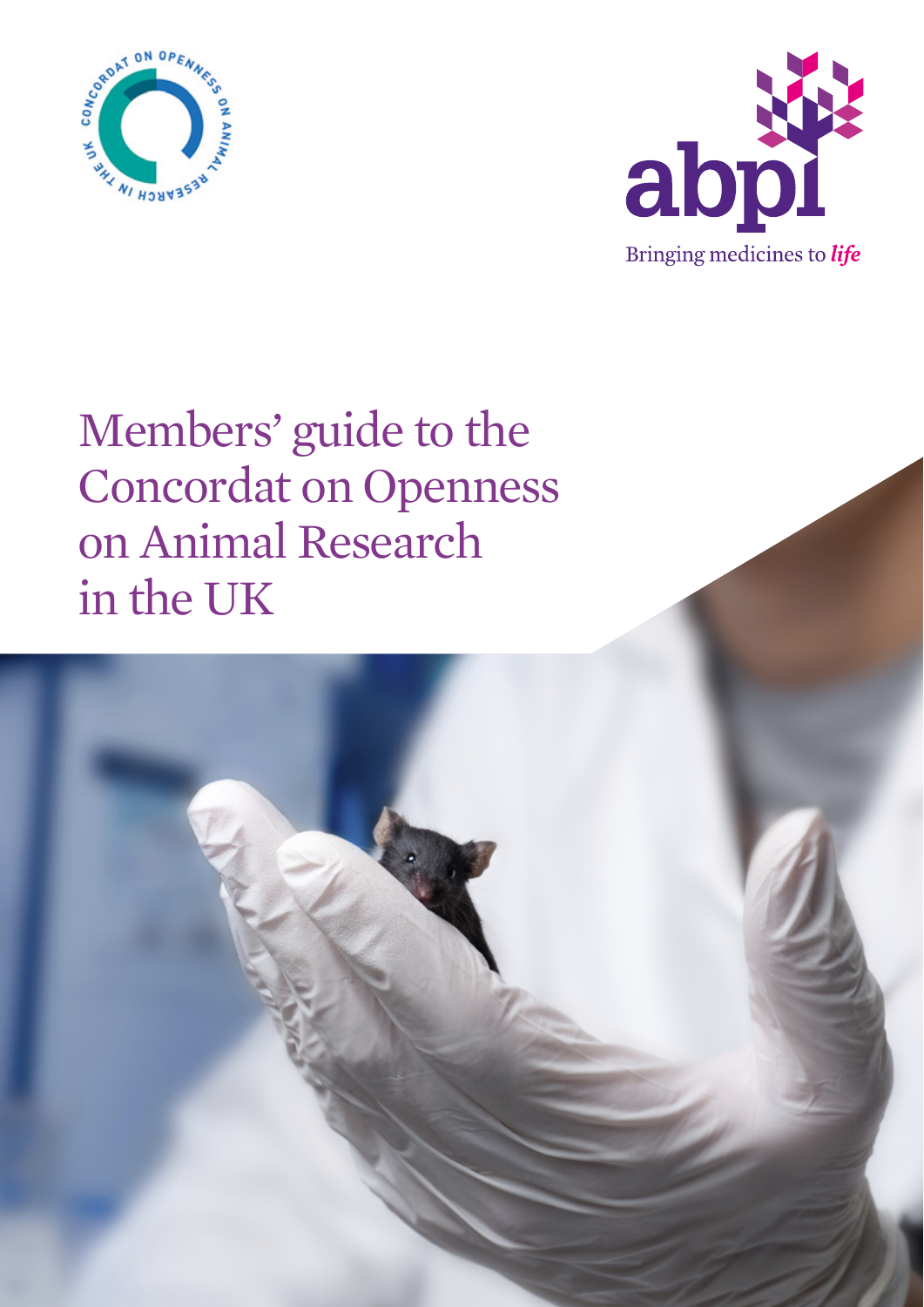## Foreword



**Virginia Acha**  Executive Director – Research, Medical and Innovation, ABPI

# The pharmaceutical industry in the UK is constantly researching and developing

life-enhancing and life-saving medicines. Countless numbers of patients worldwide have benefited thanks to these innovative new treatments.

Many of these developments, however, could never have taken place without the use of animals. Animals are only used in medical research when absolutely necessary and in situations where appropriate alternatives are not available, but they play an important, albeit often controversial, role in the development of medicines.

The majority of the UK public supports the use of animals in medical research. The most [recent](https://www.ipsos-mori.com/researchpublications/publications/1695/Attitudes-to-animal-research-in-2014.aspx)  [poll s](https://www.ipsos-mori.com/researchpublications/publications/1695/Attitudes-to-animal-research-in-2014.aspx)hows that 68% of the population believes that animal experimentation for medical research is acceptable but that 55% of people would be interested in finding out more about ongoing work to find alternatives to using animals in research.

The aim of the *Concordat on Openness on Animal Research in the UK* is to foster a culture of openness within life science organisations and to enable people to discuss the use of animals in research from a knowledgeable position and draw their own conclusions about its place in the development of medicines and treatments.

This guide is designed to give all ABPI members, especially those who have signed the Concordat, suggestions of practical steps that they can take in order to meet the Concordat's commitments and develop a culture of openness around the animal research they are involved with.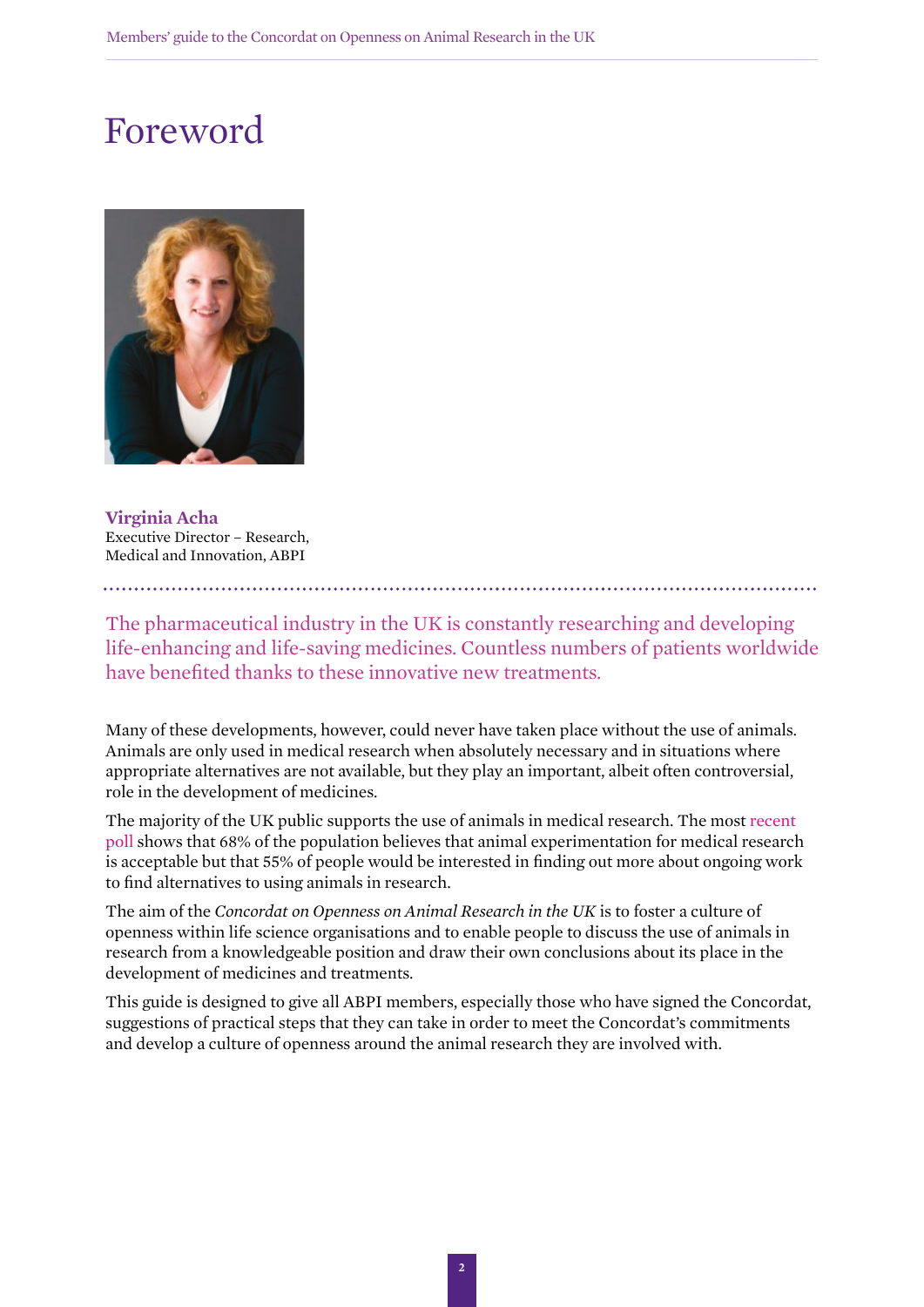# Introduction

More than 80 organisations involved with life sciences, including universities, learned societies and pharmaceutical companies, have signed the *[Concordat on](www.understandinganimalresearch.org.uk/files/6614/1207/5133/concordat-on-openness-on-animal-research-in-the-uk.pdf)  [Openness on Animal Research in the UK](www.understandinganimalresearch.org.uk/files/6614/1207/5133/concordat-on-openness-on-animal-research-in-the-uk.pdf)* and are committed to being more open about the ways in which they use animals in scientific research.

This includes the ABPI and a number of member companies who have signed up to the Concordat's four commitments with the aim of providing accurate, up-to-date information about the role animal research plays in the discovery and development of medicines and treatments, how it is regulated, the importance of animal welfare and the drive to replace, refine and reduce the way that animals are used in research.

This guide has been developed to support ABPI member companies, particularly those who have signed up to the Concordat, to meet the four commitments by providing advice on practical steps they can take within their own organisations to create a culture of openness; it is not a comprehensive guide to activities under the Concordat.

All signatories to the Concordat are required to report to Understanding Animal Research (UAR) annually on their progress towards each commitment, and the advice, information and examples in this publication are intended as a guide for members, who will need to tailor their activities under the Concordat to meet their organisation's specific requirements.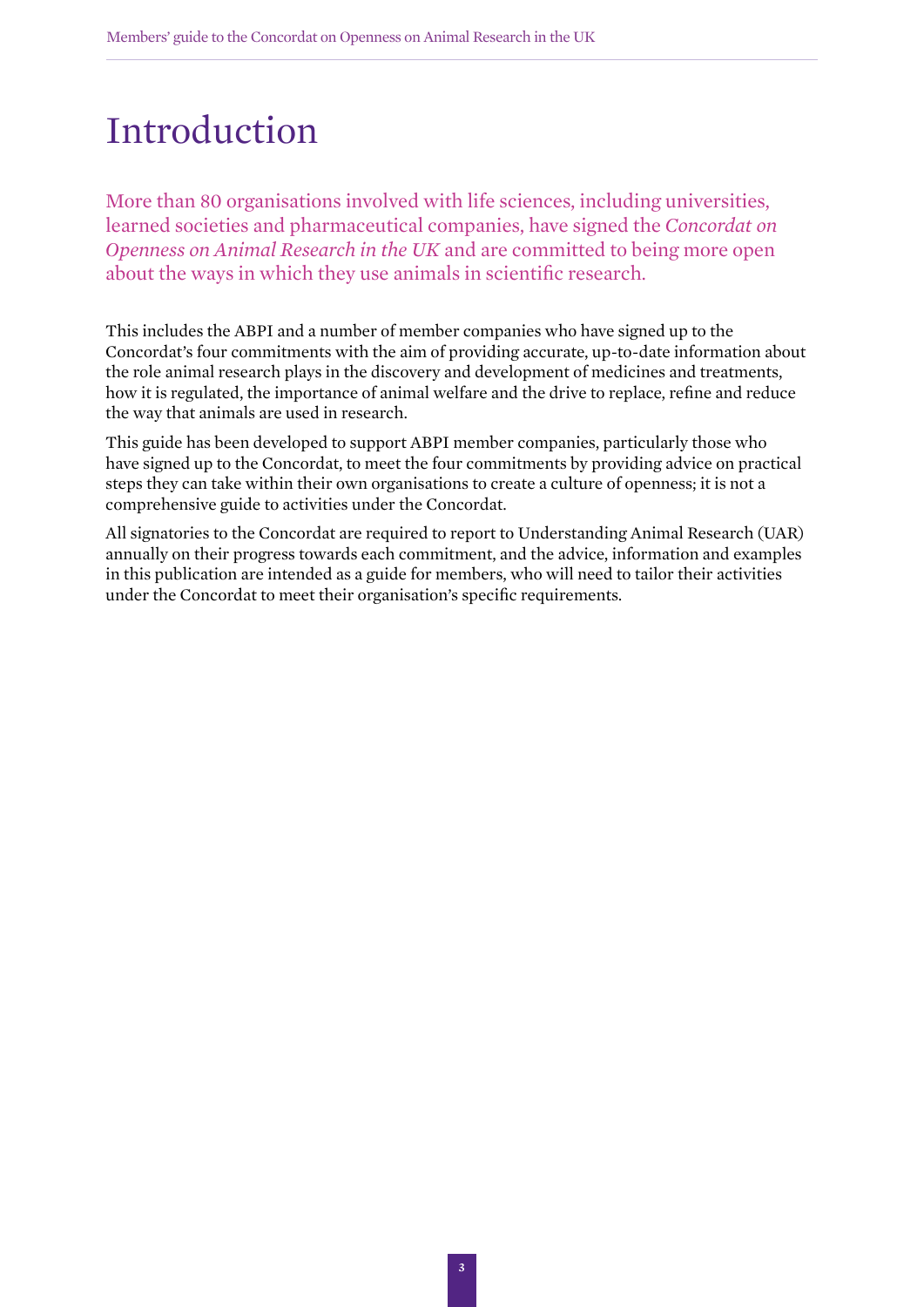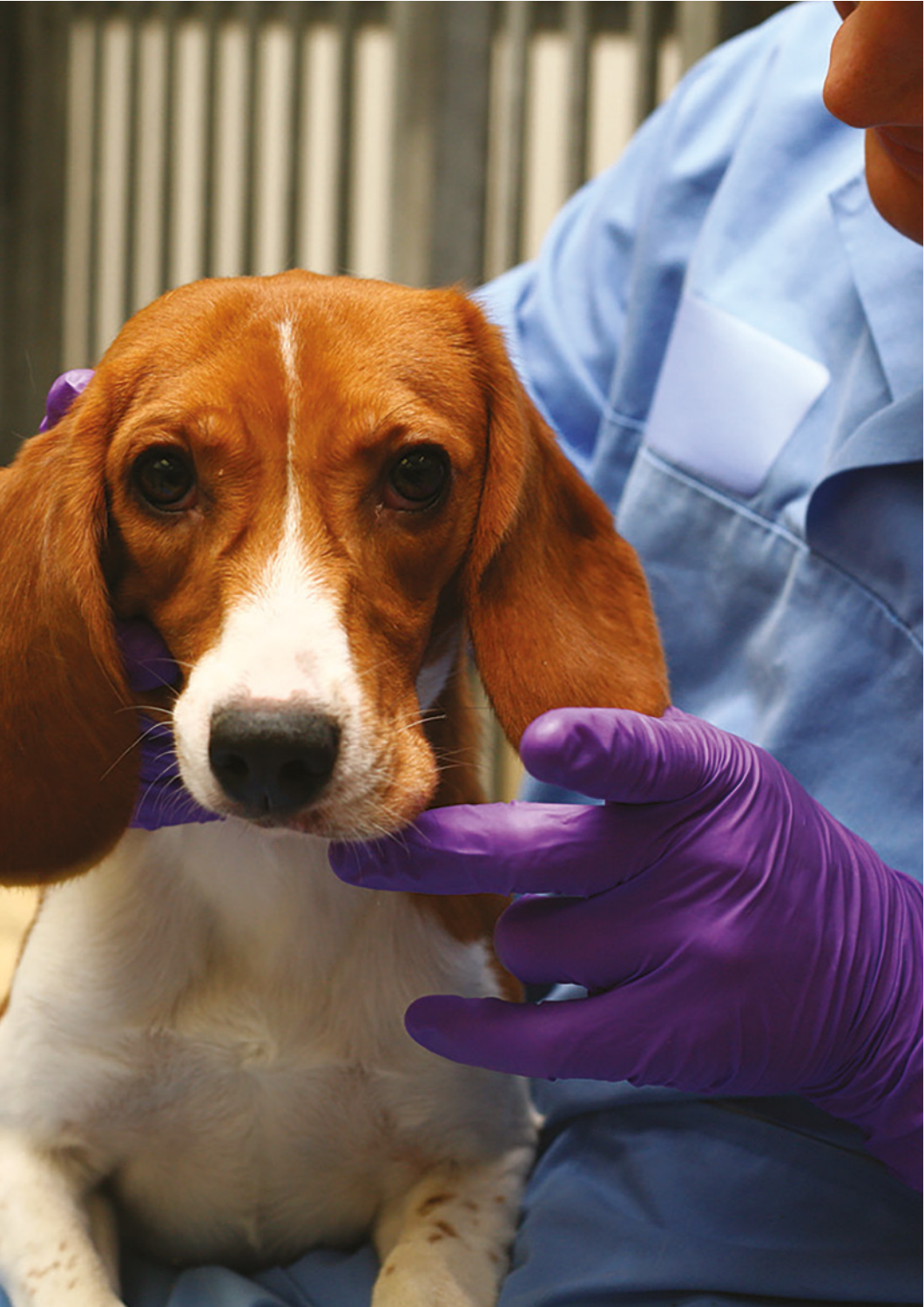# Meeting the Concordat commitments

There are four Concordat commitments which signatories have agreed to work towards achieving. For each commitment this guide highlights examples of practical steps which can be taken towards achieving that commitment.

### **Concordat commitment 1:**

### **We will be clear about when, how and why we use animals in research**

*This commitment seeks to ensure that organisations acknowledge, internally and externally, their involvement with animal research and are transparent about the use of animals in research.*

### **External communications:**

- When communicating about research involving animals, companies should be honest in highlighting both the **benefits** and **limitations** of the research. For example, a press release regarding a new Ebola vaccine entering human trials could highlight both the promise from non-human primate studies, but also the limitations of this work, and that human trials will be important to establish safety and efficacy.
- When communicating about the use of animals, companies should be open about what the research involves and its impacts on welfare. For example, when responding to queries, we should be open to explaining the types of procedures carried out on animals in drug design and development, and the steps we take to minimise pain and distress. A good example of this is in [GSK's frequently asked questions.](http://www.gsk.com/en-gb/research/our-use-of-animals/frequently-asked-questions/) UAR also has materials o[n procedures w](http://www.understandinganimalresearch.org.uk/how/understanding-animal-procedures/examples-of-procedures/)hich could be used to aid communications.
- Companies should be prepared to respond to all reasonable queries about the use of animals in research. It is recognised that it may not be possible to disclose all requested information, for example personal data or commercially sensitive information. In these instances the reasons should be clearly explained and general information given as appropriate.
- Whilst contract research organisations cannot of course disclose commercially sensitive information, they should be prepared to provide generic information about the research they carry out on behalf of clients, such as common types of procedure.

#### **Internal communications:**

• As a minimum, the company's policy statement (see commitment 2) should be made available and visible through companies' intranets. More comprehensive internal communication is desirable to meet this commitment. Companies could consider making all public-facing information on animal research available on intranets; making promotion of the policy statement and their position on animal research part of the appointment and induction of new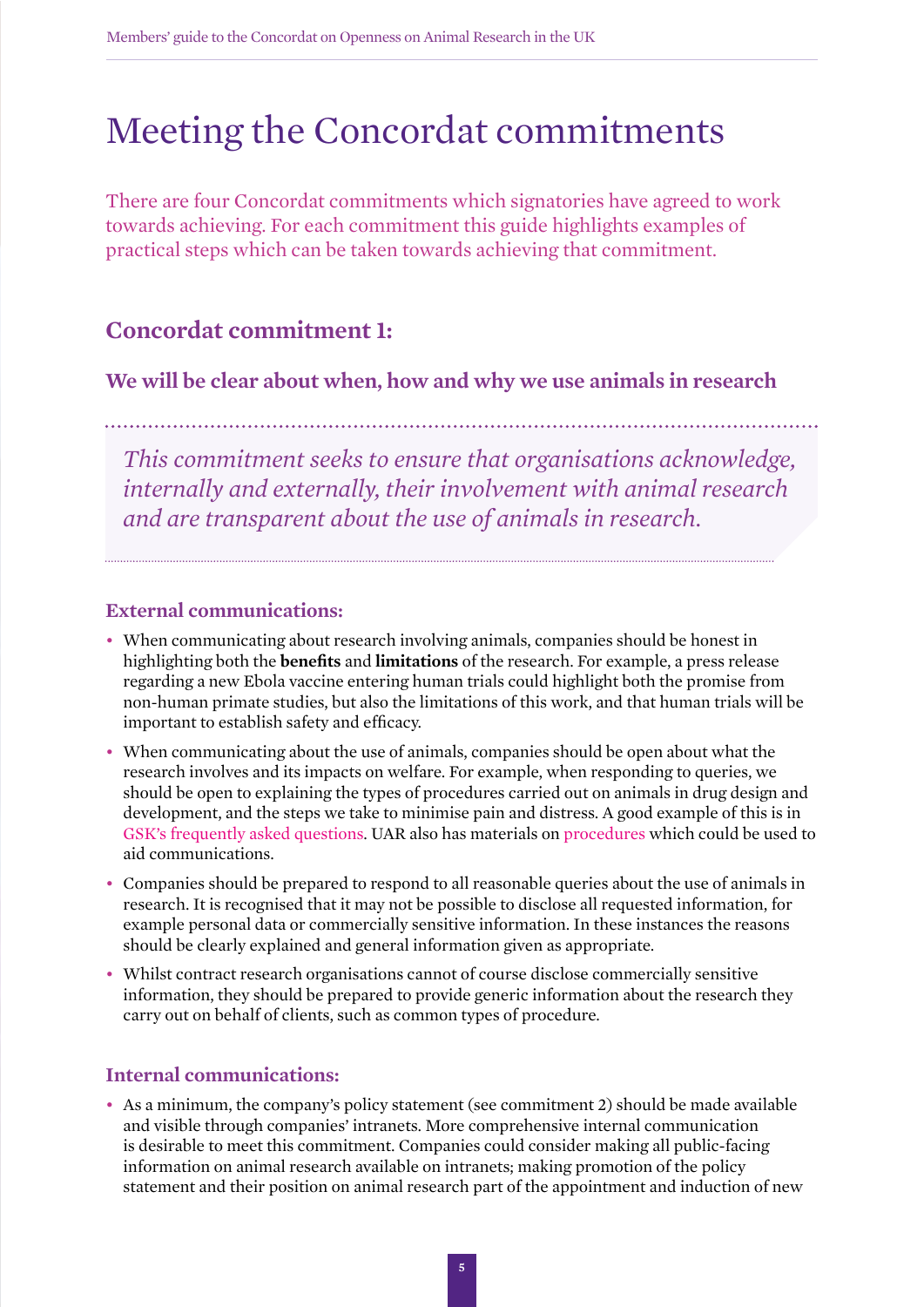starters, including, where feasible and applicable, new starter visits to animal facilities; and regular 'all staff' updates through meetings and internal publications.

• Other ways to engage the wider staff population with animal research programmes could include using staff as lay members on Animal Welfare and Ethical Review Bodies (AWERB) and engaging mathematicians, engineers or statisticians in 3Rs (Replace, Refine and Reduce) programmes. One good example of this is the involvement of statisticians at Pfizer in the development of an Assay Capability Tool. This tool can be used to guide the development of drug discovery assays, to address issues of robustness and reproducibility in animal research, ultimately leading to reduced, or more efficient, use of animals. For more informatio[n see here.](http://www.plosone.org/article/info%3Adoi%2F10.1371%2Fjournal.pone.0106108)  Some companies, including Huntingdon Life Sciences and AstraZeneca, hold open AWERB sessions, facilitating engagement of the wider staff population with animal research.

## **Concordat commitment 2:**

**We will enhance our communications with the media and the public about our research using animals**

*This commitment builds on commitment 1, to ensure that organisations' involvement in the use of animal research is readily accessible by the public, including through a policy statement on websites and media releases.*

#### **Policy statement:**

- This commitment requires that signatory companies make a policy statement available on their website and through a link on the UAR portal. The ABPI policy statement is available on our [website a](http://www.abpi.org.uk/our-work/mandi/Pages/animals-research.aspx)nd companies are welcome to use this as a starting point if they wish, tailoring it to their organisation's policy and work. Policy statements can be used as the basis from which to work towards other commitments, for example for staff communication, or as a starting point for responding to some queries.
- Policy statements and all other material on animal research should be easily accessible on signatories' websites. This demonstrates the spirit of openness and helps to reduce the burden of further enquiries.

#### **Media:**

• Press offices should have appropriate training and support to be able to provide accurate and substantive information about animal research, both reactively and proactively. Companies should have an identified point of contact and spokespeople prepared and supported to provide media interviews/briefings on the subject. It may be useful for animal welfare, policy and communication colleagues within companies to have regular 'intelligence sharing' meetings to ensure a common understanding of the issues and policy in relation to animal research in order to provide effective media management.

Companies should also encourage and support those who work with animals who wish to engage with the media about their work, where this does not conflict with normal operational procedures.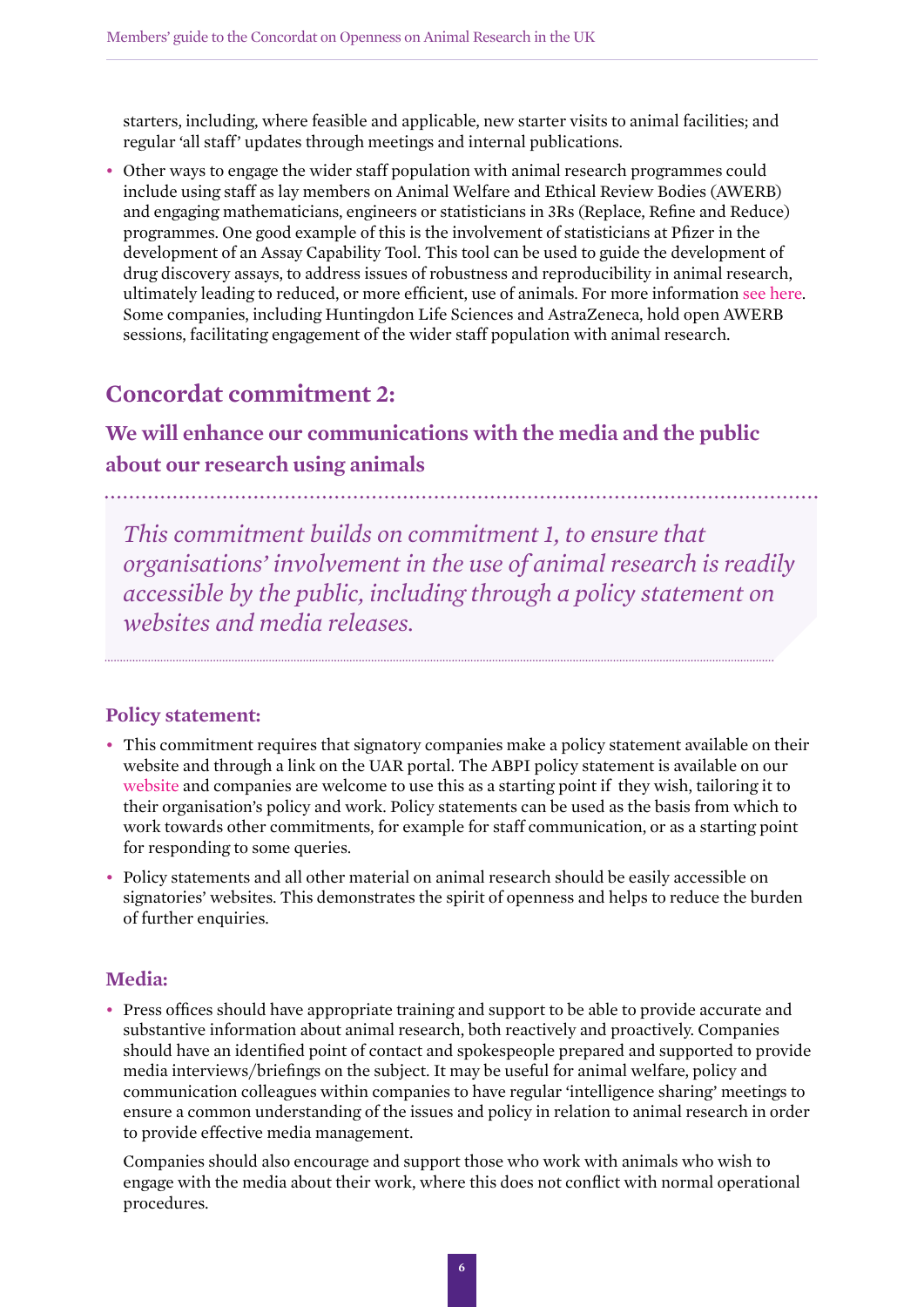The ABPI is planning to work with UAR to run a workshop to support both media and policy colleagues in meeting this commitment.

- Animal research does not have to be mentioned in every press statement but it should be included where relevant, for example in reporting early stage research breakthroughs, or new collaborative or open innovation projects which will involve the use of animals. The reference to animal research does not have to be in the headline or the main text; it could feature in notes to editors and still be considered as being open and transparent.
- In the wording of media statements or releases, companies should consider being explicit about the use of animals rather than using phrases such as 'preclinical tests', 'early stage research' or 'safety assessments', as many members of the public may not understand what these involve. The ABPI has a timeline of medicine development showing when animals are used in the development of new medicines, which companies are welcome to use or refer to.

### **Reporting animal research:**

• Where companies publish research involving the use of animals, researchers are encouraged to follow good reporting practice, for example following the NC3R[s ARRIVE guidelines,](https://www.nc3rs.org.uk/arrive-guidelines) so that accurate information about the use of animals in scientific advancement is available to the public and the scientific community.

### **Animal use and the 3Rs:**

- Common areas of interest from the media and the public are the number and type of animals used, and the areas of research where animals are used. There are some good examples of companies sharing this information on their websites, such as [AstraZeneca, w](http://www.astrazeneca.com/Responsibility/Research-ethics/Animal-research/Our-performance)hich others may wish to consider replicating according to their own company perspective and policies. There are also resources coverin[g animals used in research a](http://www.understandinganimalresearch.org.uk/the-animals/numbers-of-animals)vailable from UAR, which companies may wish to make use of.
- Many companies already highlight examples of how they apply the 3Rs in their research via their websites, for exampl[e GlaxoSmithKline a](http://www.gsk.com/en-gb/research/our-use-of-animals/the-3rs-in-medicine-research/#replacement-reduction-and-refinement-in-practice)n[d AstraZeneca.](http://www.astrazeneca.com/Responsibility/Research-ethics/Animal-research/Our-3Rs-commitment) Companies could consider a similar approach to explain how they are replacing, reducing and refining their use of animals. The ABPI has [resources o](http://www.abpi.org.uk/our-work/mandi/Documents/animals_and_medicines_research.pdf)n the principles of the 3Rs and examples in the pharmaceutical industry, which companies can use. Companies may also wish to highlight the European Federation of Pharmaceutical Industries and Associations (EFPIA) annual reports on progress towards delivering on the 3Rs in pharmaceutical research, or highlight National Centre for the Replacement, Refinement and Reduction of Animals in Research (NC3Rs) projects they are involved in.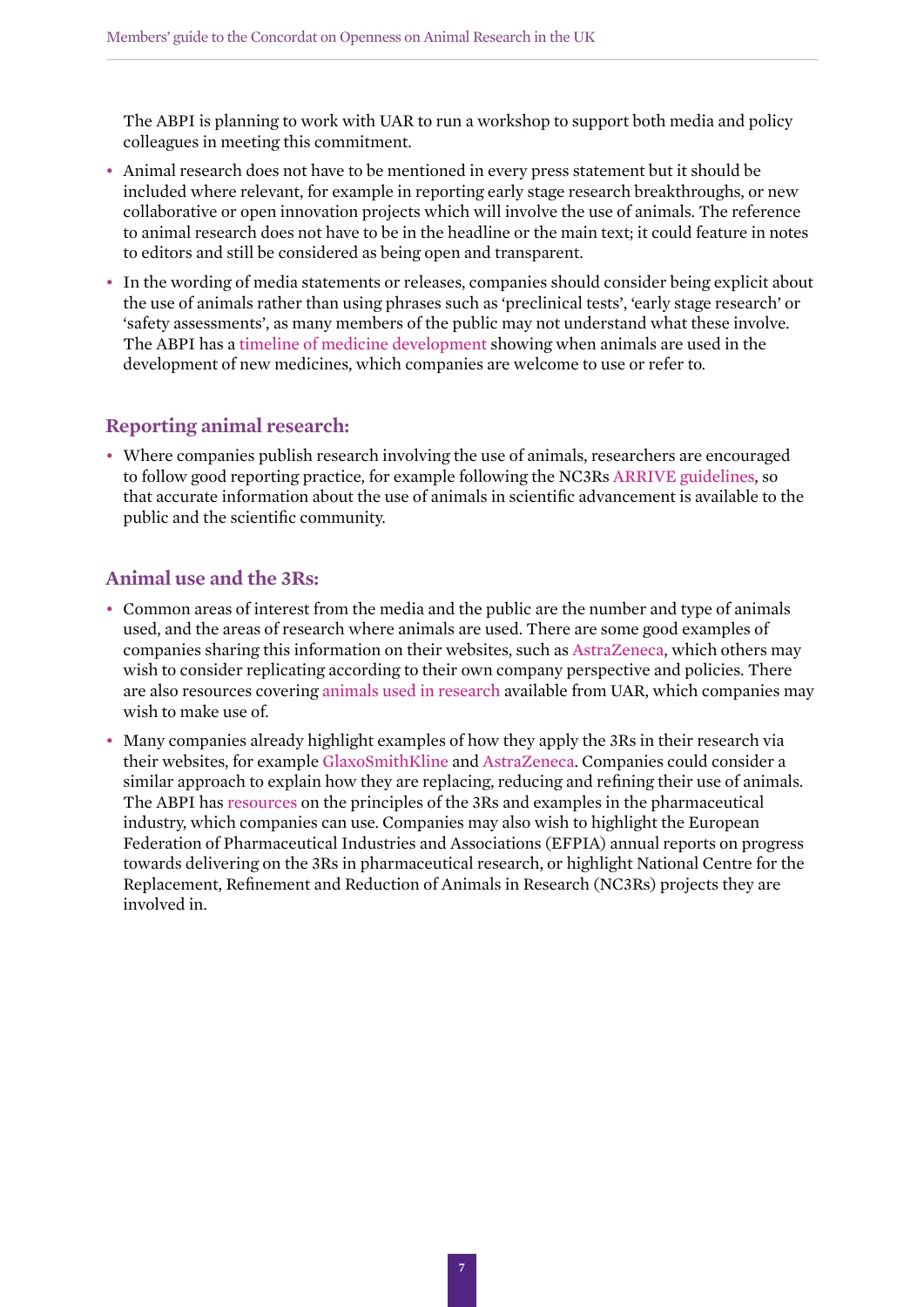## **Concordat commitment 3:**

## **We will be proactive in providing opportunities for the public to find out about research using animals**

*This commitment aims to encourage public discussion about animal research in the UK including the provision of materials and information to facilitate debate.*

- Under this commitment companies are encouraged to engage in public dialogue, or schools work, on the use of animals in research. Companies could consider developing materials, images and videos for such work. The ABPI has [a number of publications](http://www.abpi.org.uk/our-work/mandi/Pages/animals-research.aspx) available on its website which companies can use directly in public dialogue, or can be used to help develop company-specific materials. These include publications on why animal research is necessary, myths vs. reality of animal research, alternatives to the use of animals, and materials for use in schools. UAR also h[as many resources](http://www.understandinganimalresearch.org.uk/resources/), including images and films, available on its website.
- Companies are encouraged to facilitate visits to animal facilities where applicable, for example by the media, patient groups or other external stakeholders. It is recognised that this is often a complex issue for large companies, especially within the short timescales involved in media requests, but it is strongly encouraged wherever possible as a positive way of demonstrating the reality of animal research and exploding common myths.
- One example of a company that has hosted countless visits to its animal facilities over a number of years is Huntingdon Life Sciences. These include visits from local schools and colleges, membership groups such as Rotary, politicians and other interested parties – all are invited to tour animal facilities. Journalists and documentary makers have also visited many times, photographing and filming animal research in progress.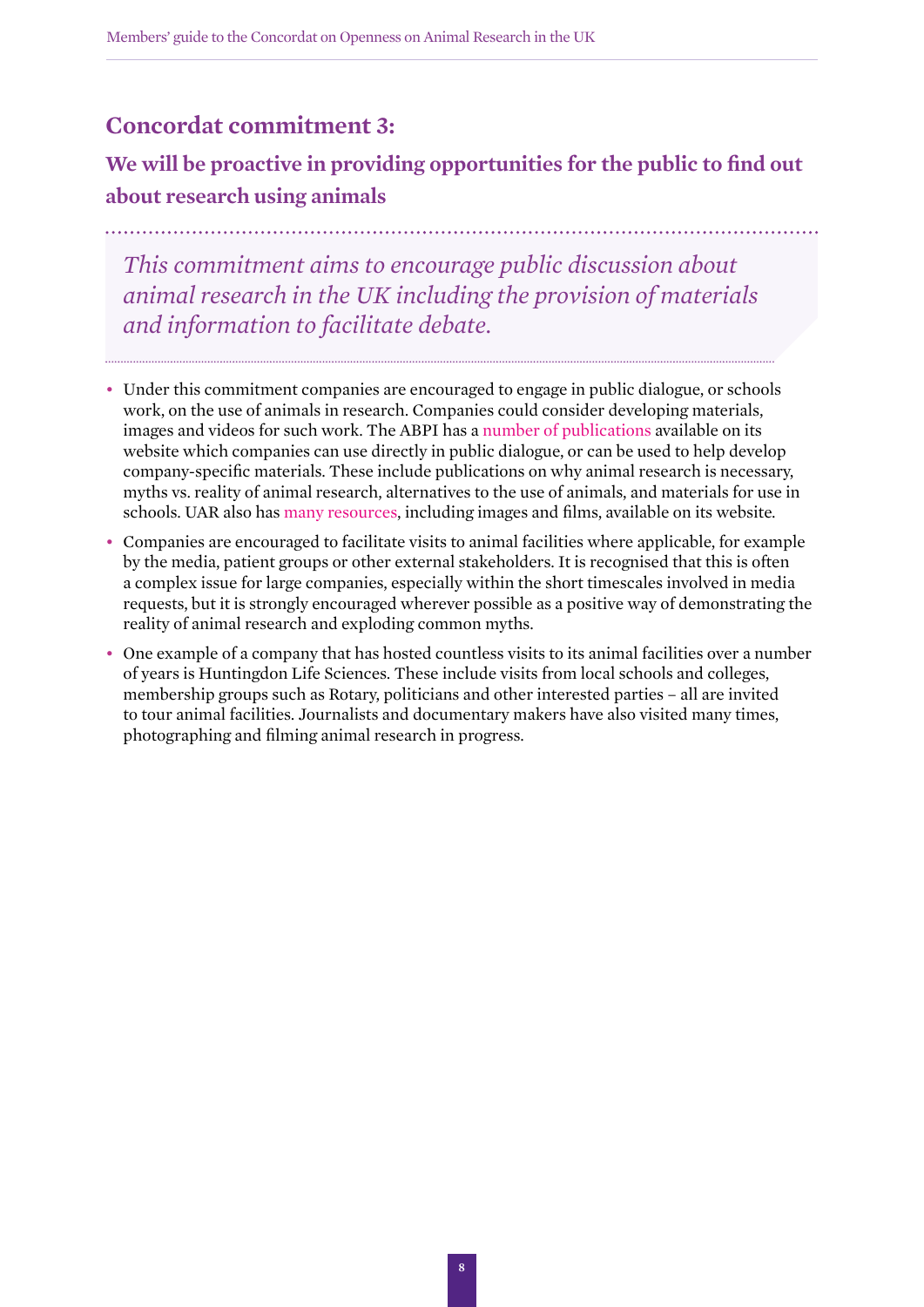## **Concordat commitment 4:**

### **We will report on progress annually and share our experiences**

*This commitment covers the monitoring and implementation of the Concordat to ensure its success.*

- The ABPI will report to UAR on the activities it has undertaken to support industry in meeting the commitments of the Concordat.
- Signatory member companies will report separately to UAR on their activities towards the commitments. Reporting back to UAR will ensure visibility for the progress being made by industry.
- The ABPI will collect examples of best practice from its members and produce a yearly roundup of progress made against the Concordat. UAR will hold events to celebrate examples of openness and to share best practice among signatories.
- Member companies could also publish the annual ABPI and UAR round-ups on their websites.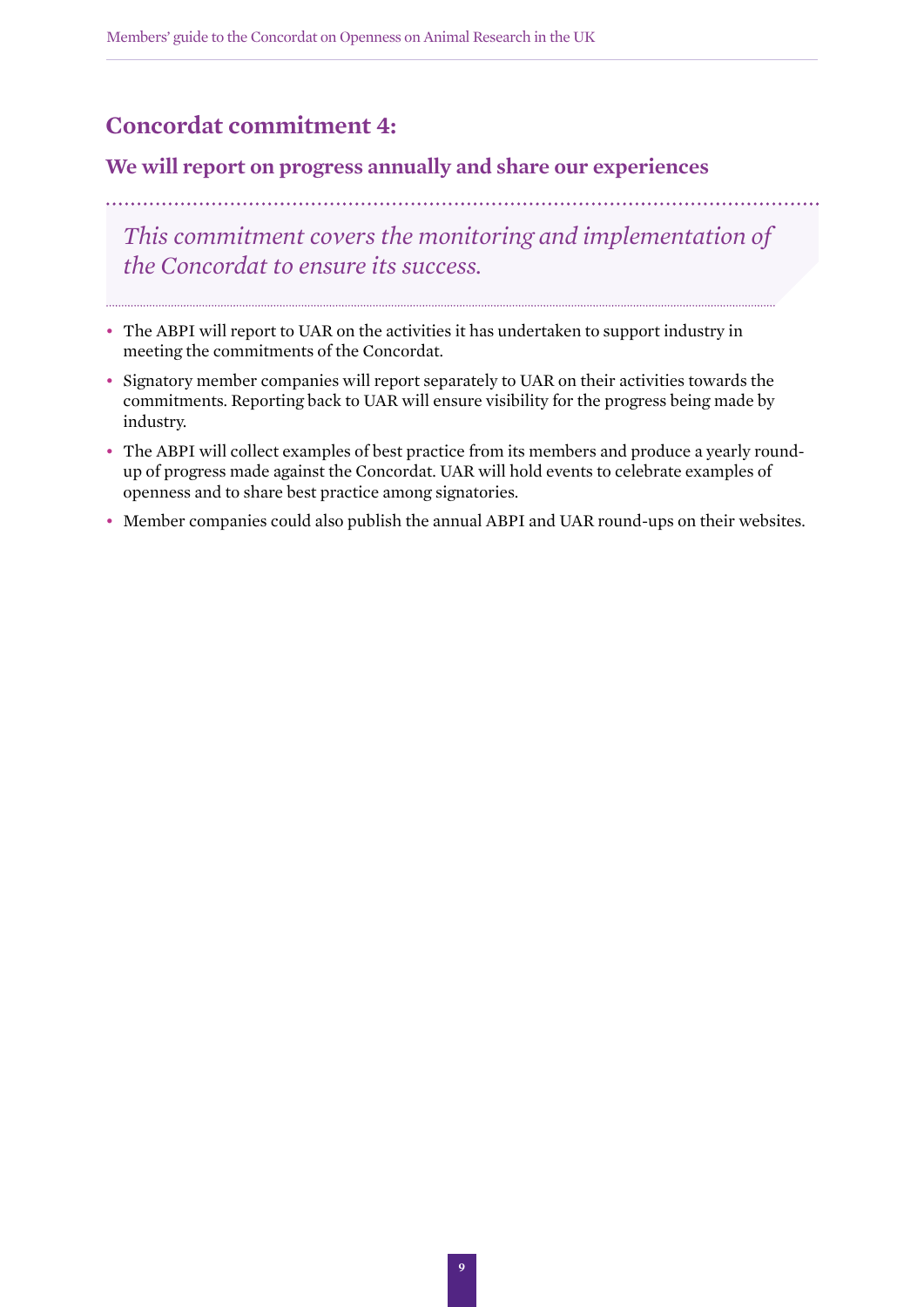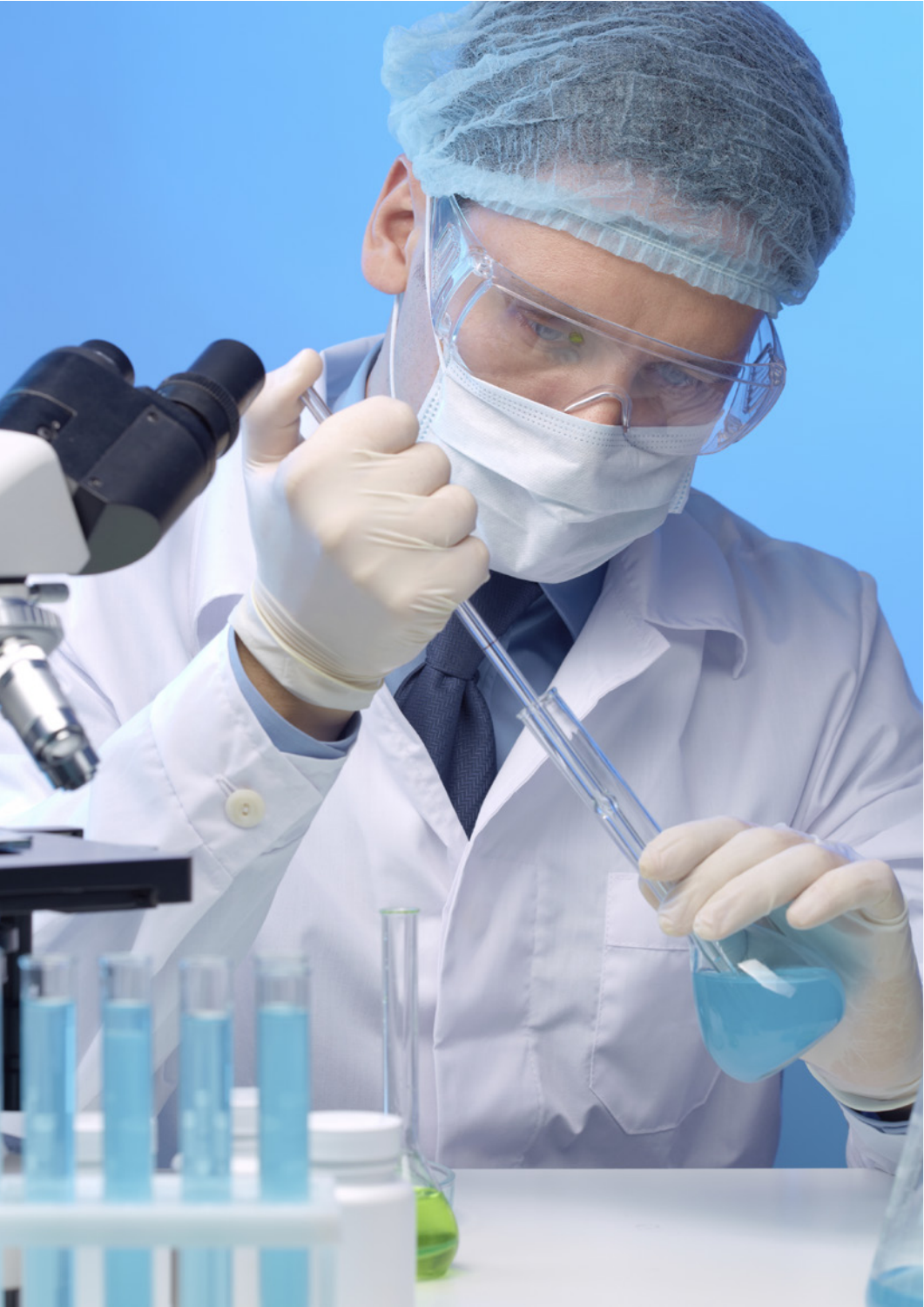# More information

For more information on the Concordat and advice on delivering against its commitments or issues connected with animal research, visit ou[r website o](http://www.abpi.org.uk/our-work/mandi/Pages/animals-research.aspx)r contact:

Nicola Platt nplatt@abpi.org.uk 0207 747 8864

**More information is also available from:** [Association of Medical Research Charities](http://www.amrc.org.uk/) [Understanding Animal Research](http://www.understandinganimalresearch.org.uk/) [Science Media Centre](http://www.sciencemediacentre.org/) [National Centre for the Replacement, Refinement and Reduction of Animals in Research](http://www.nc3rs.org.uk/)

# Concordat signatories

#### **ABPI members currently signed up to the Concordat are:**

- AstraZeneca
- Charles River Preclinical Services
- Covance
- GlaxoSmithKline
- Huntingdon Life Sciences
- Lilly UK
- Pfizer
- Sequani
- UCB
- Wickham Laboratories

New signatories to the Concordat are welcome at any time. If you are interested in becoming a signatory, please contac[t UAR f](http://www.understandinganimalresearch.org.uk/about-us/contact-us/)or more information.